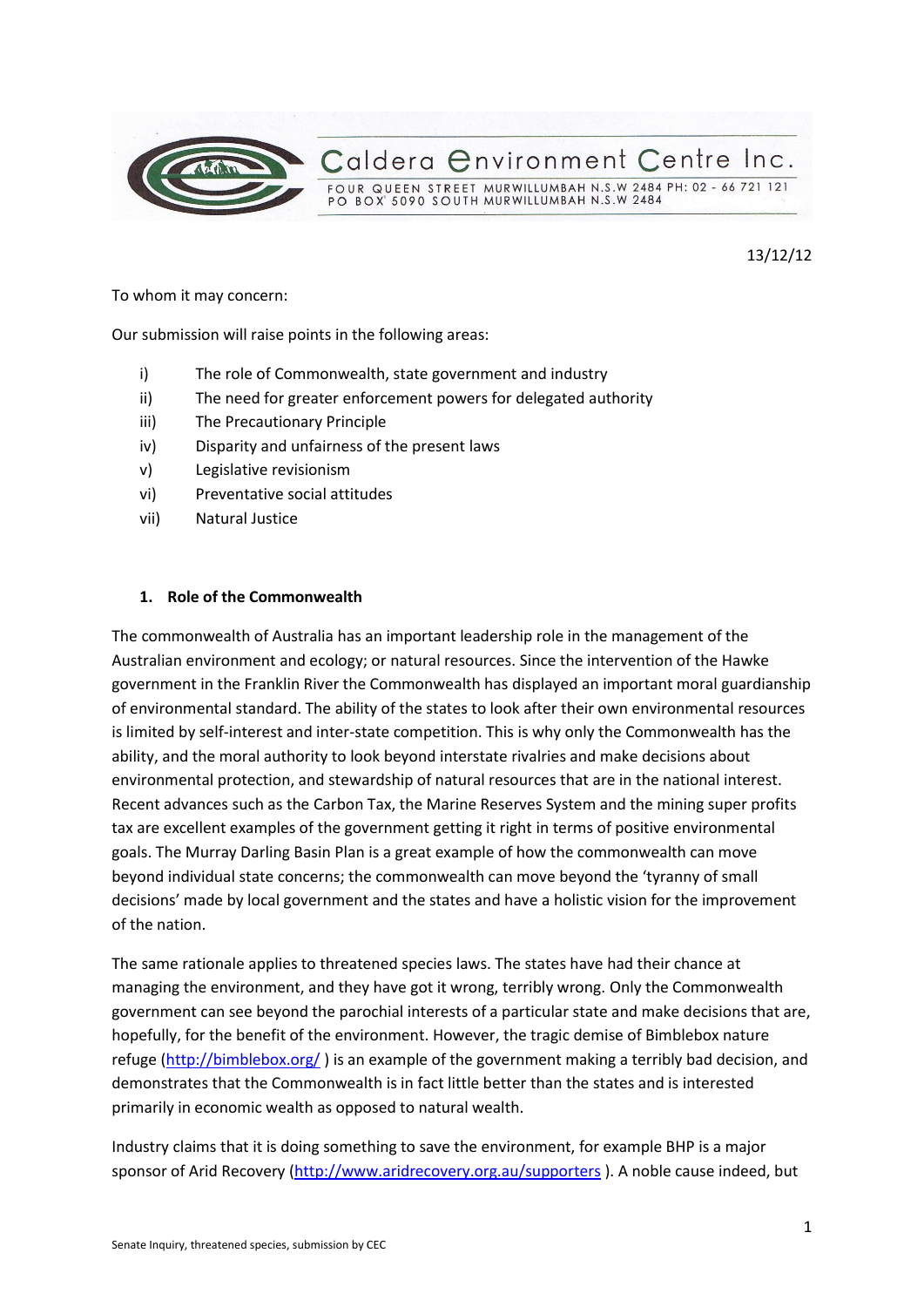actually this areas is a fenced off reserve within the mainland, it is an ecological island. It is effectually a zoo. The landscape is so degraded that native species cannot survive without human intervention. The role of industry is tokenistic and is mainly oriented around public relations. The same company that is working so hard to save threatened species in one area describes the regulations to protect them as "torturous" ([http://www.abc.net.au/news/2012-04-12/business](http://www.abc.net.au/news/2012-04-12/business-leaders-welcome-coag-reform-push/3946722)[leaders-welcome-coag-reform-push/3946722](http://www.abc.net.au/news/2012-04-12/business-leaders-welcome-coag-reform-push/3946722) ). This is archetypal industry hypocrisy and underscores the important role of the Commonwealth in legislating the activities of mining companies and other capitalist enterprises.

### **2. More power is needed to enforce the laws**

The problem with threatened species laws is that they have the right intent, but there is insufficient institutional power to enforce the regulations. As discussed in subsequent sections, threatened species laws are an obstacle to those in the community who are trying to do the right things, and are brushed aside by those who have interest in environmental destruction. Threatened species laws are ignored because people know that they are mostly unenforceable; or to be more to the point there is a lack of power to enforce them.

In our area of the Tweed Shire, there is copious anecdotal evidence of farmers, property developers and even humble bushwalkers ignoring threatened species regulations. By no means do we insinuate a generalisation across all these categories, but there are a few 'rotten apples' that perpetuate a stereotype.

Some examples are: the farmer who removes threatened plants or damages endangered ecological communities because they are perceived as 'rubbish'. Rainforest is known colloquially as 'Scrub', and it is seen as an impediment to agriculture. Regrowing rainforest is regularly removed from slopes and gullies in order to maintain the areas suitability for agriculture. While this is ok in 90% of cases there are areas where known threatened species occur and are deliberately removed.

Flying Foxes. Everybody hates flying foxes. It is a sad fact that this is the case. Farmers shoot them, residents scare them away and such activities are explicitly condoned by the government; consider the relocation of flying-foxes from the Sydney Botanic Gardens which has gained state and federal approval. The point that escapes attention in the debate is *THEY HAVE NOWHERE ELSE TO GO!* We have to learn to share the environment with them.

LEDA: a property developer on the Tweed Coast has waged a twenty year campaign of ecological degradation on their properties. Most recently as 2011 they entered National Park estate and undertook clearing and excavation of 'a drain' called Blacks Creek [http://www.mydailynews.com.au/news/leda](http://www.mydailynews.com.au/news/leda-admits-to-clearing-mistake/1219187/)[admits-to-clearing-mistake/1219187/.](http://www.mydailynews.com.au/news/leda-admits-to-clearing-mistake/1219187/) There has as yet been no punishment for this flagrant breach of environmental standards. This case epitomises our point that there is not enough power for enforcement agencies. Or, a more damning inference drawn from the same evidence is that politicians are willing to bend the rules for the wealthy.

Koalas are becoming extinct: Recently the Queensland state government announced its intention to fund \$3.2 million to a vaccine for Chlamydia in Koalas. This misses the point that populations only become fatally sick once they have become damaged by other threatening processes, in the case of SE Qld, this is primarily from development/habitat fragmentation and associated pressures of urban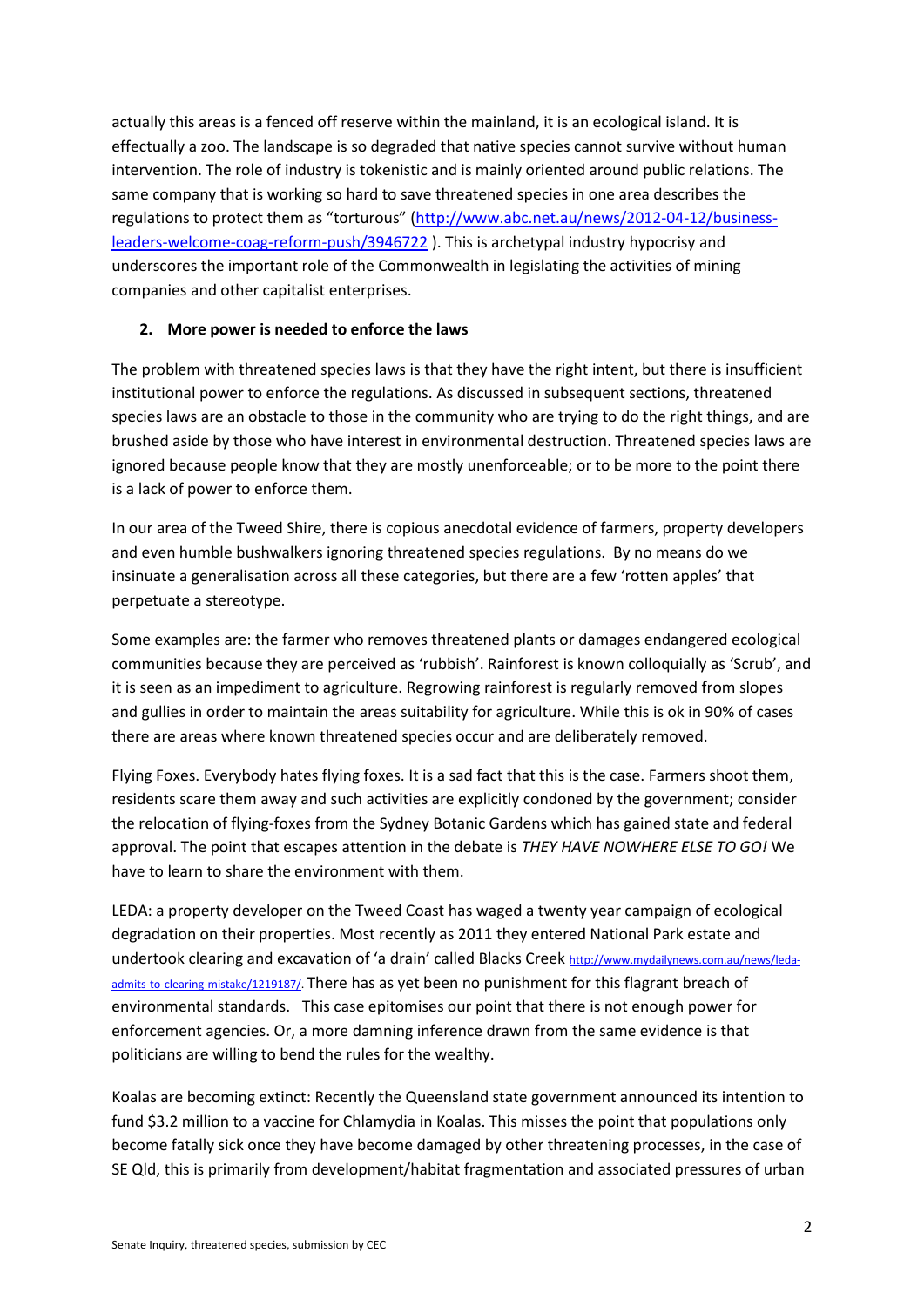living; cars, dogs, and abuse by human beings ([http://www.brisbanetimes.com.au/queensland/koala-shot-and-left-for](http://www.brisbanetimes.com.au/queensland/koala-shot-and-left-for-dead-20111014-1lo5c.html)[dead-20111014-1lo5c.html](http://www.brisbanetimes.com.au/queensland/koala-shot-and-left-for-dead-20111014-1lo5c.html) ). National Geographic Magazine has recently published a great article on the Koalas slide towards extinction. The plight of Koalas demonstrates that Australian culture and society fails to appreciate the inherent natural qualities of the continent. We have a development model based on a frontier mentality (Dovers ) which is leading to the demise of 'cherished' natural icons.

The simple answer is that politicians need the will to prevent further environmental amelioration and develop appropriate enforcement techniques within existing institutional structures that neutralises the complacent attitude of the wealthy and the ignorant. Without the power to enforce the laws, they are a mockery of environmental protection. They do provide a point that the community rallies around from time to time and demands action from authorities; action that rarely materialises. Failure to act on promises or existing laws breeds cynicism and contempt for government.

The most obvious solution is to increase funding for National Parks and similar authorities. These institutions are already perceived as 'the police of the bush' and their authority could be easily enhanced, if there was sufficient political will. Much to the dismay of the environmental movement, the opposite seems to be happening and government is reducing environmental oversight (witness the recent attempt by the PM department to reduce the EPBC act and hand approval processes back to the states). Current state policies seemed to be aimed towards the rapid removal of environmental law

Proper consideration needs to be given to the environment. It is impossible to consider humans, human activity, society, culture and its associated infrastructure as somehow separate from the natural world. Flying Foxes cannot be relocated if they have nowhere else to go (only the ignorant wave their hands at the hills, scoff, and say, 'well, there's plenty of space for them "out there"'). Koalas cannot be saved from extinction if there is an economic imperative to colonise their habitat in the name of development. More effort needs to be given to integrating Australian society with the environment, the current (but waning) resources boom is an anathema to environmental consciousness; predictions of a Liquid Natural Gas boom by the end of the decade epitomise the gulf between economy and ecology. Without the power to enforce them, threatened species laws are not living up to the expectation of the community.

### **3. Adherence to the precautionary principle**

Ecologically Sustainable Development (ESD), or sustainability represents an attempt to create a new paradigm that merged both the progressive economic theory with the complexity ecological knowledge. ESD is associated with a whole range of criteria that are excellent goals, but have rarely been achieved. The term "sustainability" was originally referred to a linked series of statements that had been defined by the UN World Commission on Environment and Development in a 1987 report Our Common Future. The core concepts linked to ESD are; i) sustainable use of resources, ii) principle of integration, iii) the precautionary principle, iv) intra- and intergenerational equity, v) the conservation of biodiversity and ecological integrity and, vi) the externalisation of environmental costs.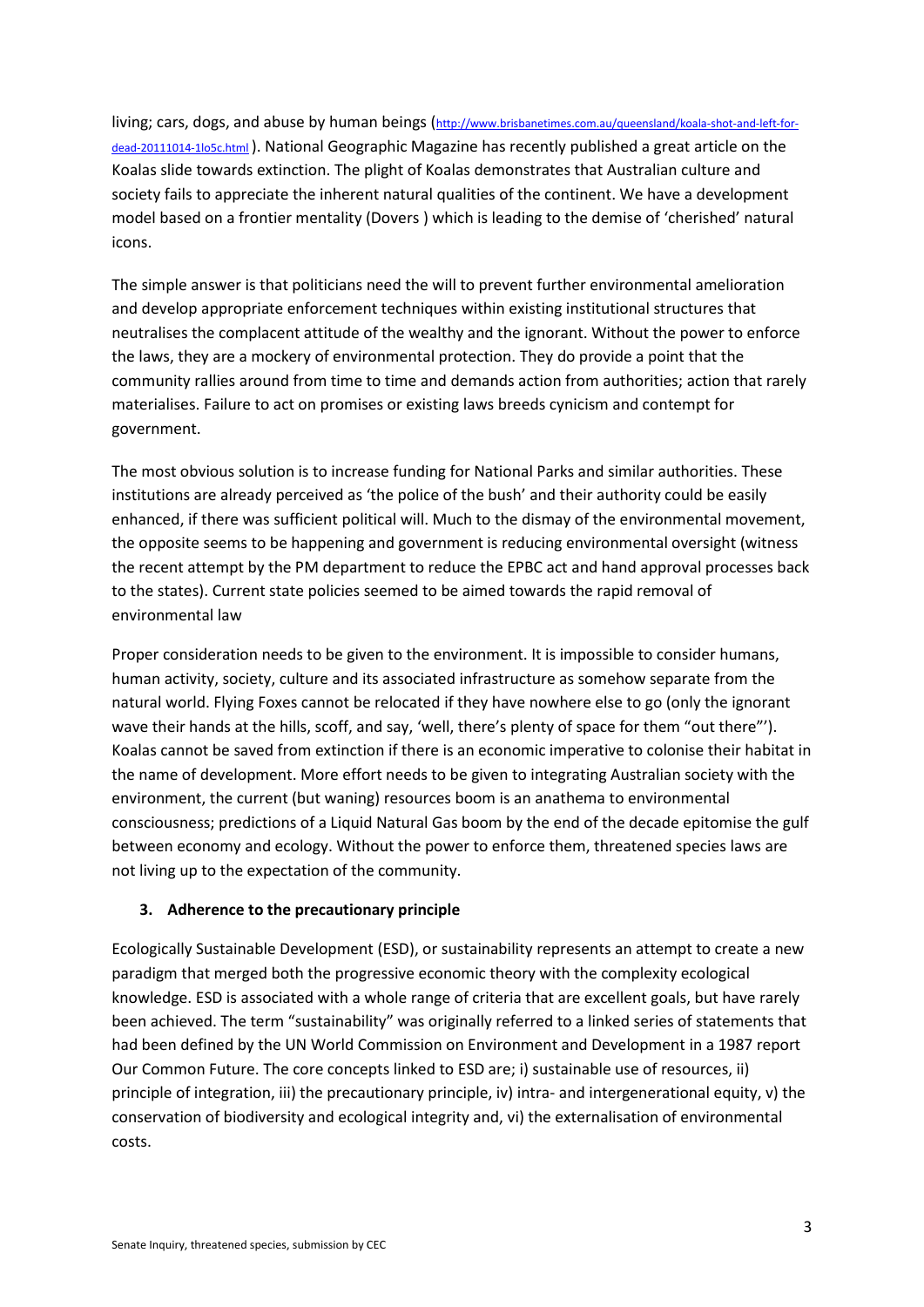Understanding the concept of precautionary principle in particular has been a major challenge for governments, while it has been made a part of legislation (eg. The NSW Protection of the Environment Administration Act, 1991) it is rarely applied. The approval process for many developments will rarely consider the principles of ESD; this is largely because of misunderstanding about the intent of such provisions. The intent is to guide decision makers to err on the side of caution and request greater information about the impact of developments on the environment.

The principles of ESD have been made part of some legislation such as the Environmental Protection and Biodiversity Conservation Act (1999). However, actually enforcing these guidelines can be a major problem for government, developers and the community (Whelan 2004). The NSW state has recently revised much legislation designed to protect the environment such as Threatened Species Conservation Amendment 2006 Biodiversity Banking and the revision of part 3A Major Projects (2005) of the EP&A Act (1979), the National Parks and Wildlife Amendment Bill 2010 (Visitors and Tourists), and in particular The Major Events Bill (2009), which enabled a rally race through national parks and private residences. This revision activity is construed by some a deliberate agenda on the part of government to diminish the quality of environmental protection and stifle public opposition by legitimising the destruction. The process of environmental awareness continues to be a clash of ideologies, and instead of building a unified 'shared belief' in matters like climate change as proposed by Marshall (2009), our perspectives are divergent and dependent on pre-existing worldviews.

Coal Seam Gas mining represents yet another failing on the part of government, federal, state and local, to heed the precautionary principle. There is copious evidence about the perils of CSG mining, both in terms of environmental effects such as contaminated water, and health effects such as exposure to increased methane. Then of course there are the psychological effects of loss of amenity and lifestyle to consider. CSG mining represents a collective government failure to appreciate the value of environmental protection instead of economic development. The precautionary principle is resolutely ignored in favour of increases in economic measures such as GDP and export revenue.

# 4. **It is harder for the people who are trying to so the right thing, than for those who are flouting the law**.

As a bush regenerator working in the Tweed Valley, northern NSW, an area which has a startling array of biodiversity comparable to Kakadu or the Daintree, one legislative requirement faced is the necessity of a S 132C license under the NSW threatened species conservation Act. This permit is required to work around threatened species and provides regulations restricting the type of activities that can be undertaken. However, in the case of farmers and developers no license is ever obtained, and when a breach of the Act occurs it is punished with a mere 'slap on the wrist'. A recent example of this occurred when a contractor for a developer was given a minimal fine after undertaking extensive clearing of threatened species

([http://www.environment.nsw.gov.au/media/Decmedia09103003.htm\)](http://www.environment.nsw.gov.au/media/Decmedia09103003.htm). While touted as a success by the state authority, the criminal actions described in the case epitomise the contempt in which environmental laws are seen by those who wish to make a quick profit from some form of development. Ultimately in this case the fine was paid by the contractor's employer and represents a mere pittance of the eventual profit to be made at the site. This highlights, again, point 1, above, that the power to enforce threatened species legislation is inadequate and needs to be strengthened.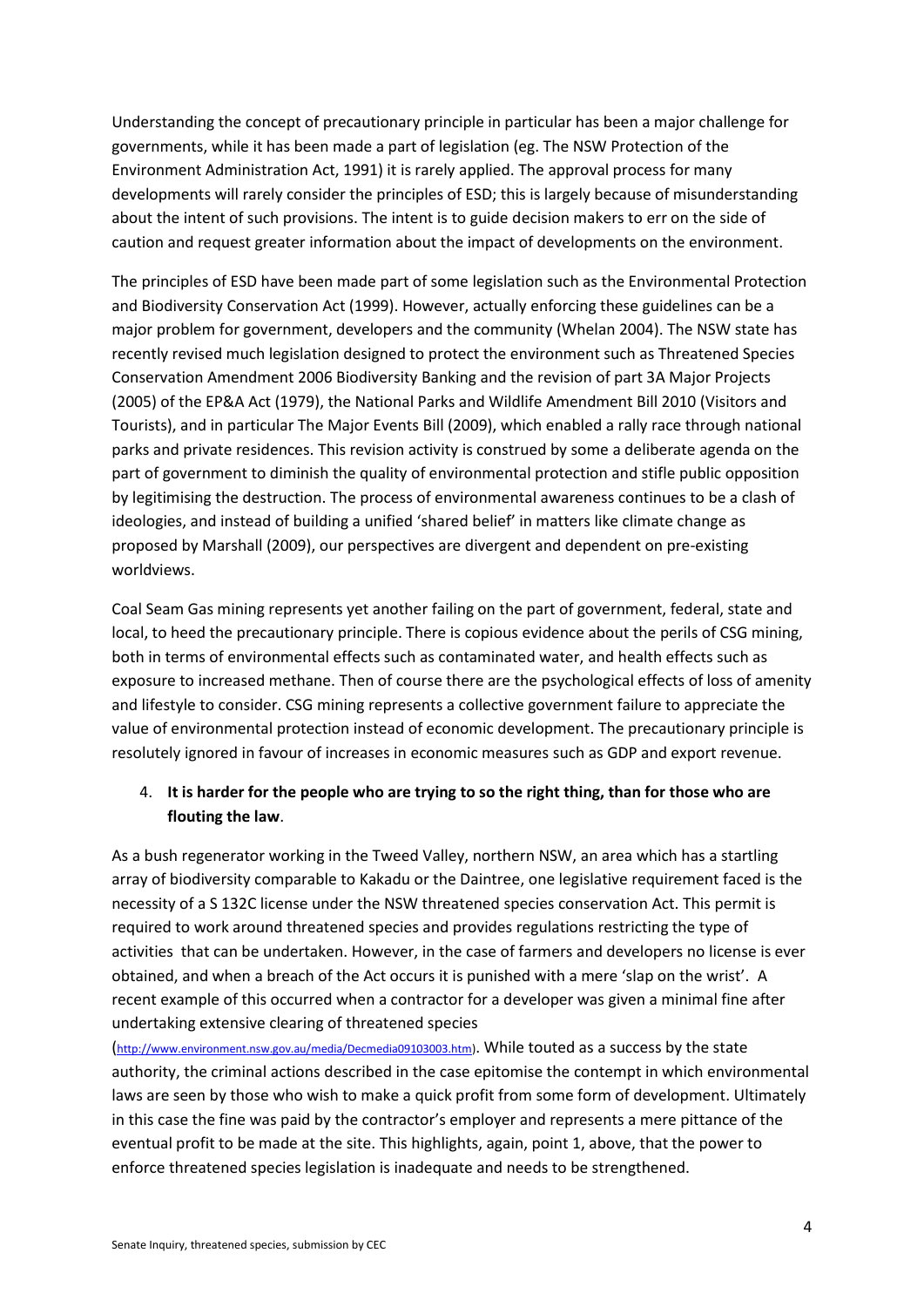Another example, again anecdotally, is that of the wildlife carers who must jump through numerous legislative hoops to do their job of releasing healed animals back into the wild. When householders and rural property owners catch a reptilian or Australian mammal, the reaction is to kill it, or hopefully, relocate it to a National Park. However, it is prohibited for wildlife carers to do what the public does.

For those members of the public who volunteer their time or are otherwise employed in ecological restoration activities, meeting legislative requirements are seen as part of the job. They are a necessary nuisance. However, for the public and flagrant wrongdoers the legislative requirements are ignored or unknown. This is compounded by the fact that they are very rarely enforced and if enforced, then only slightly so.

## **5. Revisionism**

The concept that environmental legislation is somehow an impediment to business because of red tape is a furphy. Recent moves by the Federal government to assuage business interests by removing red-tape are a worrying development that seems to be part of a recent trend of favouring the economy over ecology. [http://www.pm.gov.au/press-office/coag-signs-proposals-cut-red-tape.](http://www.pm.gov.au/press-office/coag-signs-proposals-cut-red-tape)

The Caldera Environment Centre (CEC) has welcomed many of the advances that the current government has made in the environmental arena. For example, the CEC applauds both the Carbon Tax and the National Marine Reserves System as prudent, progressive, and politically courageous first-steps toward addressing very serious environmental issues of a global scale. Other noteworthy accomplishments from the CEC's perspective include significant investment in renewable energy and the halting of the Traveston Dam project, which may very well have preserved the Mary River Turtle and the Australian Lungfish from extinction. On many counts, your Government has an excellent record on matters of environmental conservation.

Against this background, the CEC is utterly appalled at the COAG proposal to relinquish to state and territory governments the powers relating to assessment and approval of environmentally sensitive that are currently provided for under the Environment Protection and Biodiversity Conservation Act 1999 (the EPBC Act). If agreed to, this will, to a much greater extent, place the fate of the natural environment in the hands of a (NSW) state government that is currently:

- Allowing hunting (with firearms!) in National Parks and Nature Reserves;
- Recommencing duck hunting after a 15 year moratorium on this inhumane
- activity;
- Undertaking 'scientific' logging (ecological thinning) of River Red
- Gums along the Murray River and selling the timber for firewood;
- Cavalierly ignoring both independent scientific opinion and the will of
- its constituents by making virtually all of the land within its jurisdiction arable and environmentally sensitive lands alike – available to coal and unconventional gas miners, at immense environmental and social cost;
- Proposing 'scientific grazing' in National Parks such as Kosciusko;
- Proposing to abolish Environmental Zones from the Local Environmental
- Plans of six councils (and six only) on the NSW Far North Coast; and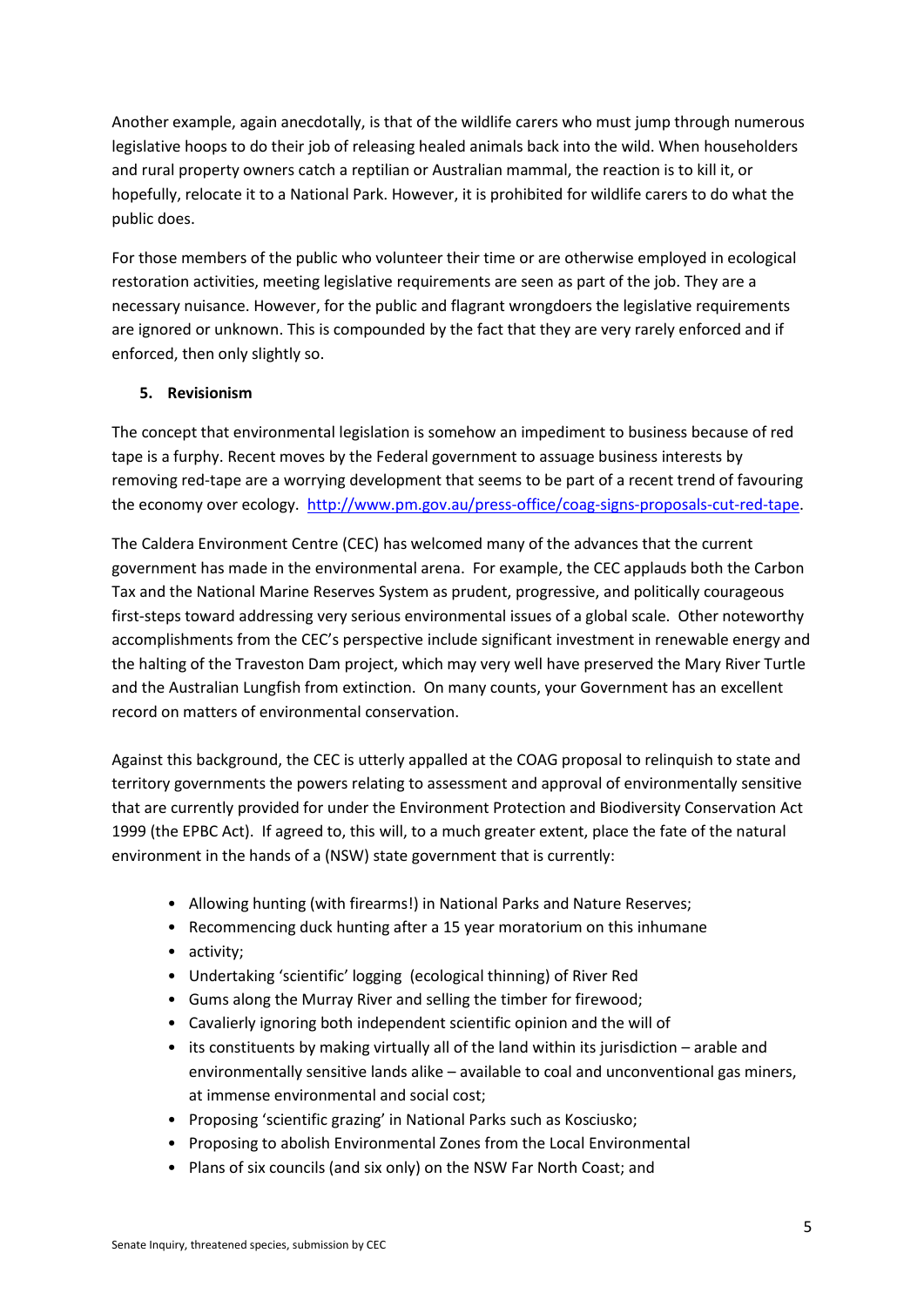- Gutting public services, including funding for National Parks and
- National Parks officers.

Further, the CEC strongly contends that instead of diminishing the laws that operate in protection of the environment, they should be strengthened; the increasing numbers of animals and plants being added to the endangered species list is clear evidence of the laws' inadequacy. The koala is one pertinent example; the koala has recently been added to the Endangered Species list, primarily because of the failure of NSW and Queensland state governments to protect them under their own legislative powers and processes.

In our local area of the Tweed Shire in far northern NSW the coastal Koala population is expected to become extinct over the next 30 years because of habitat fragmentation, disease and increased urban sprawl; that is, because of the NSW State Government's disregard for the natural environment.

In view of the NSW Government's dismal record on environmental issues, the CEC contends that to hand states and territories further powers on environmental matters is tantamount to 'environmental vandalism', a term which Prime Minister Gillard used to describe state environmental policies in 1999. There is nothing to suggest that these policies have improved in the years intervening that comment.

Finally, the Chairman of BHP's recent description of current environmental approval processes as 'tortuous' is telling: to a corporation whose business it is to tear minerals from the earth and move them great distances at globally competitive prices, any regulation that adds to costs is tortuous. In this instance, the regulation – specifically, the EPBC Act – is tortuous because it actually goes some way to ensuring that industry accounts for environmental and ecological concerns. The EPBC Act is far from perfect. The protections it affords our natural environment should be strengthened, not diminished. At the same time, particularly in view of the current state of NSW politics, it serves one invaluable function from the perspective of the CEC, and of the community: it provides hope, through the knowledge that the Commonwealth retains the capacity to intervene in the state governments' more egregious assaults on the natural environment.

## **6. Preventative measures, Holistic worldview**

Once again the Koala provides an example of species sliding towards extinction because of a collective failure to incorporate an appreciation of the environment and natural landscape values into contemporary Australian culture and society. If there was a genuine appreciation for the ecology of the Australian continent, then species like the Koala would not be becoming gradually extinct. Moreover if there was enough resources and authority invested within the proper departments at a state and federal level then adequate protection of habitat and corridors would be a priority rather than a privilege that has to be demanded by the community.

Throwing money at bush regeneration is akin to providing extra-large beds in hospitals for obese patients; it is an admission of social failure. Threatened species recovery plans and the work to implement them similarly are a failure of environmental leadership, in effect it is ecological triage